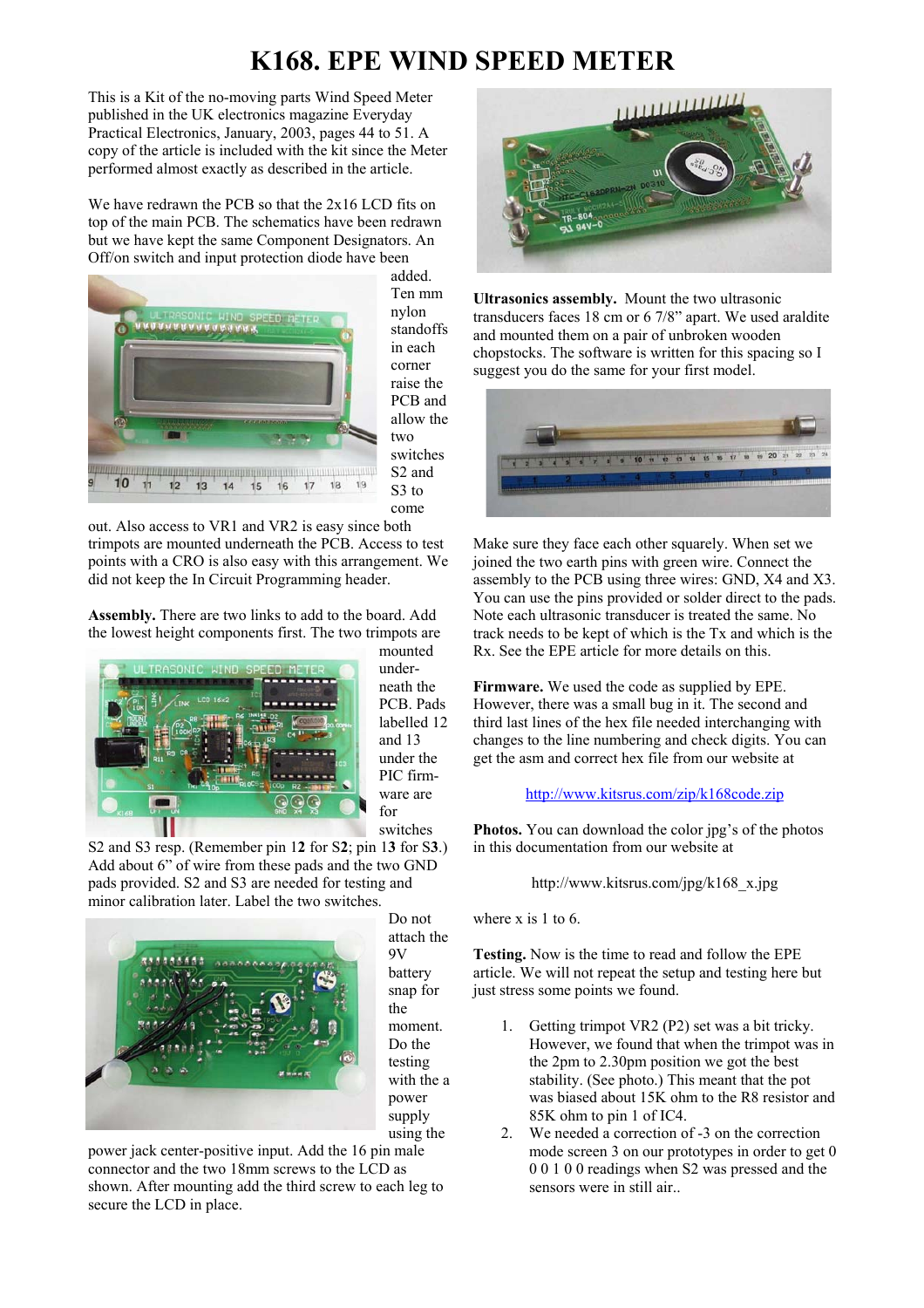# **K168. EPE WIND SPEED METER**

Note what is written on page 50: 'There will always be a bit of value changing seen, due to the simple nature of the transducers and the amplifier'.

Wind pulse and wind mask we had no reason to change.

If you have a CRO you can investigate the details of the waveforms and triggering as discussed in the article. We have made pads under the board to solder a 9V battery snap when you want to take the meter out in your car to test.

| <b>COMPONENTS</b>            |                               |                         |                               |
|------------------------------|-------------------------------|-------------------------|-------------------------------|
| Resistors 5%,                |                               |                         | ć                             |
| 1K brown black red           | R1 R11                        | $\overline{c}$          | Š                             |
| 4K7 yellow violet red        | R <sup>8</sup>                | $\mathbf{1}$            |                               |
| 10K brown black orange       | R3 R7 R9 R10                  | $\overline{4}$          |                               |
| 47K yellow violet orange     | R2                            | $\mathbf{1}$            | 1                             |
| 100K brown black yellow      | <b>R4 R5</b>                  | $\overline{c}$          | $\mathbf{l}$                  |
| 1M brown black green         | R <sub>6</sub>                | $\mathbf{1}$            | $\overline{\phantom{a}}$<br>ł |
| 10K Koa trimpot 103          | $P1$ (VR1)                    | $\mathbf{1}$            |                               |
| 100K Koa trimpot 104         | P2 (VR2)                      | $\mathbf{1}$            |                               |
| pins                         |                               | 3                       |                               |
| 1nF ceramic                  | C7                            | 1                       |                               |
| 10p ceramic                  | C3 C4 C9                      | 3                       |                               |
| 100p ceramic                 | C <sub>5</sub>                | $\mathbf{1}$            |                               |
| 1N4004                       | D1                            | $\mathbf{1}$            |                               |
| 1N4148                       | D2                            | $\mathbf{1}$            |                               |
| <b>BC548</b>                 | TR1                           | $\mathbf{1}$            |                               |
| 20.000MHz crystal 49S        | X <sub>2</sub>                | $\mathbf{1}$            |                               |
| 100n 104 mono .1"            | C1 C2                         |                         |                               |
| 100n 104 ceramic             | C6 C8                         | $\overline{\mathbf{c}}$ |                               |
| 2.6mm x 18mm screw           |                               | $\frac{2}{2}$           |                               |
| 2.6mm nuts                   |                               | 6                       |                               |
| 9V battery snap              |                               | $\mathbf{1}$            |                               |
|                              |                               |                         |                               |
| Push-on switch               | S <sub>2</sub> S <sub>3</sub> | $\overline{c}$          |                               |
| SPDT switch                  | S1                            | $\mathbf{1}$            |                               |
| Nylon standoffs              |                               | $\overline{4}$          |                               |
| Power Jack                   | X1                            | $\mathbf{1}$            |                               |
| 40kHz ultrasonic transducers | X3 X4                         | 1 set                   |                               |
| 4052 IC                      | IC3                           | $\mathbf{1}$            |                               |
| 16F628-20/P                  | IC1                           | 1                       |                               |
| LM358                        | IC4                           | $\mathbf{1}$            |                               |
| 8 pin IC socket              |                               | 1                       |                               |
| 16 pin IC socket             |                               | $\mathbf{1}$            |                               |
| 18 pin IC socket             |                               | $\mathbf{1}$            |                               |
| 16 pin male connector        |                               | 1                       |                               |
| 16 pin female connector      |                               | 1                       |                               |
| 16x2 LCD no back light       |                               | 1                       |                               |
| <b>K168 PCB</b>              |                               | 1                       |                               |

Like John Decker we tried ultrasonic transducers with solid metal fronts (400ER180 and 400 ET180) but in initial trials they did not seem to work. However, this needs more experimenting.

**Spurious Readings.** If you find that you are getting a stream of about 6 correct readings followed by one very wrong reading (like 3mph, 3.4 3.6 3.1 3.2 19.5 3.4 3.5… ) then try recalibrating P2 just a little. Press S2 and make a slight change or maybe a big change in the P2 position to get a 1 2 1 1 2 on the right hand side. I have found there are several positions (at around the 2.30pm position) where there are minimim readings. Some of them seem to give more spurious readings than other positions. I have usually found that I can get one position which does not give spurious readings.

Alternatively you can press S3 and go to averaging mode as described in the EPE article. That evens out the spurious readings.

**Permission.** This kit has been used with permission from Everyday Practical Electronics. The PCB has been completely redesigned. The software is used as supplied by EPE with one bug correction.